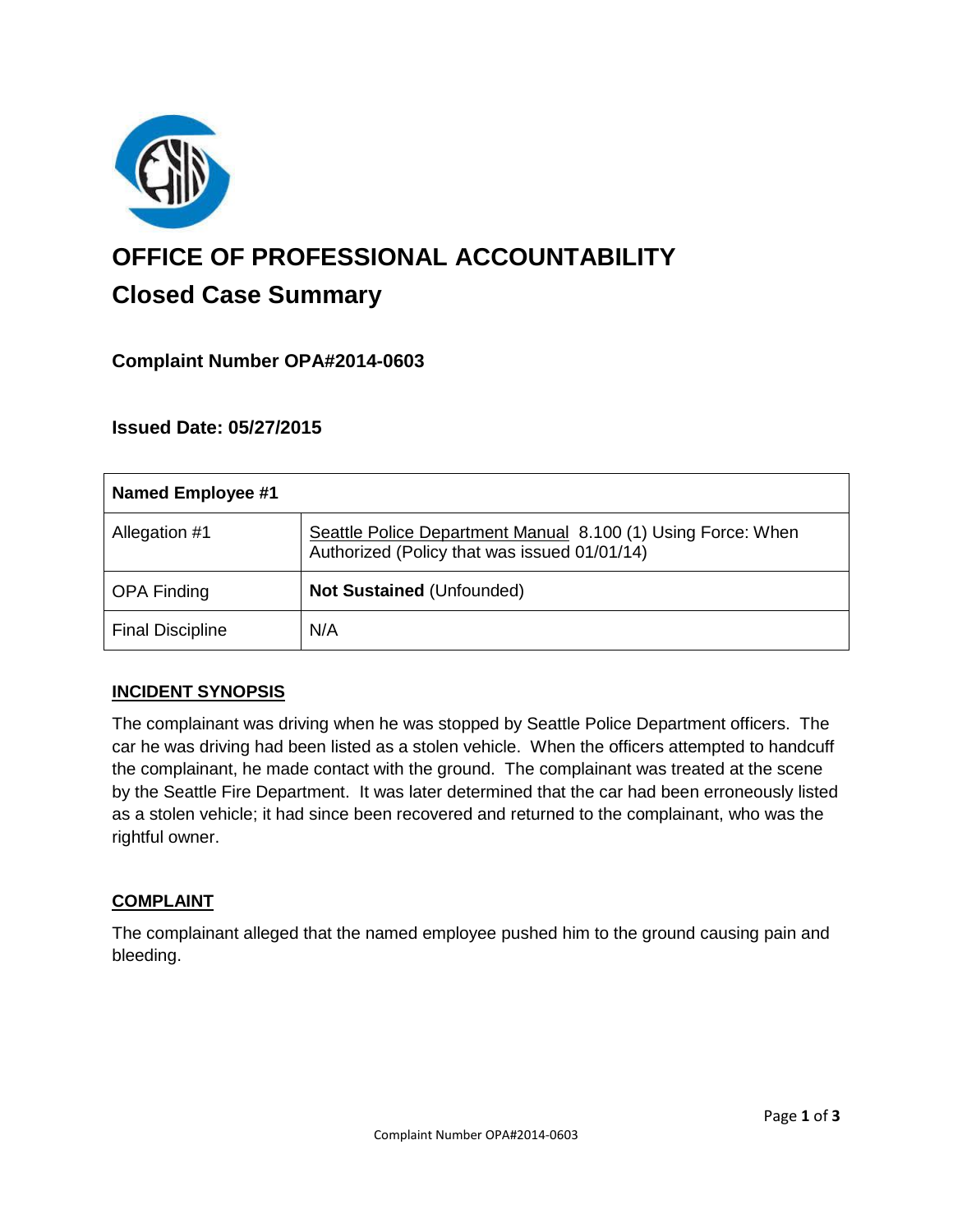## **INVESTIGATION**

The OPA investigation included the following actions:

- 1. Review of the complaint voicemail
- 2. Interview of the complainant
- 3. Review of the In-Car Video
- 4. Search for and review of all relevant records and other evidence
- 5. Interviews of SPD employees

## **ANALYSIS AND CONCLUSION**

A careful review of the evidence, including In-Car Video, shows that the complainant fell forward and was not forced to the ground. An officer shall use only the force reasonable, necessary, and proportionate to effectively bring an incident or person under control, while protecting the lives of the officer or others. The In-Car Video demonstrates the only force used by the named employee was when he placed his hand on the complainant's jacket, and reached for his arms when he did not immediately comply with requests to place his arms behind his back. The force used was proportional and reasonable in the circumstances.

## **FINDINGS**

## **Named Employee #1**

Allegation #1

There was no evidence that showed the named employee forced the complainant to the ground. Therefore a finding of **Not Sustained** (Unfounded) was issued for *Using Force: When Authorized.*